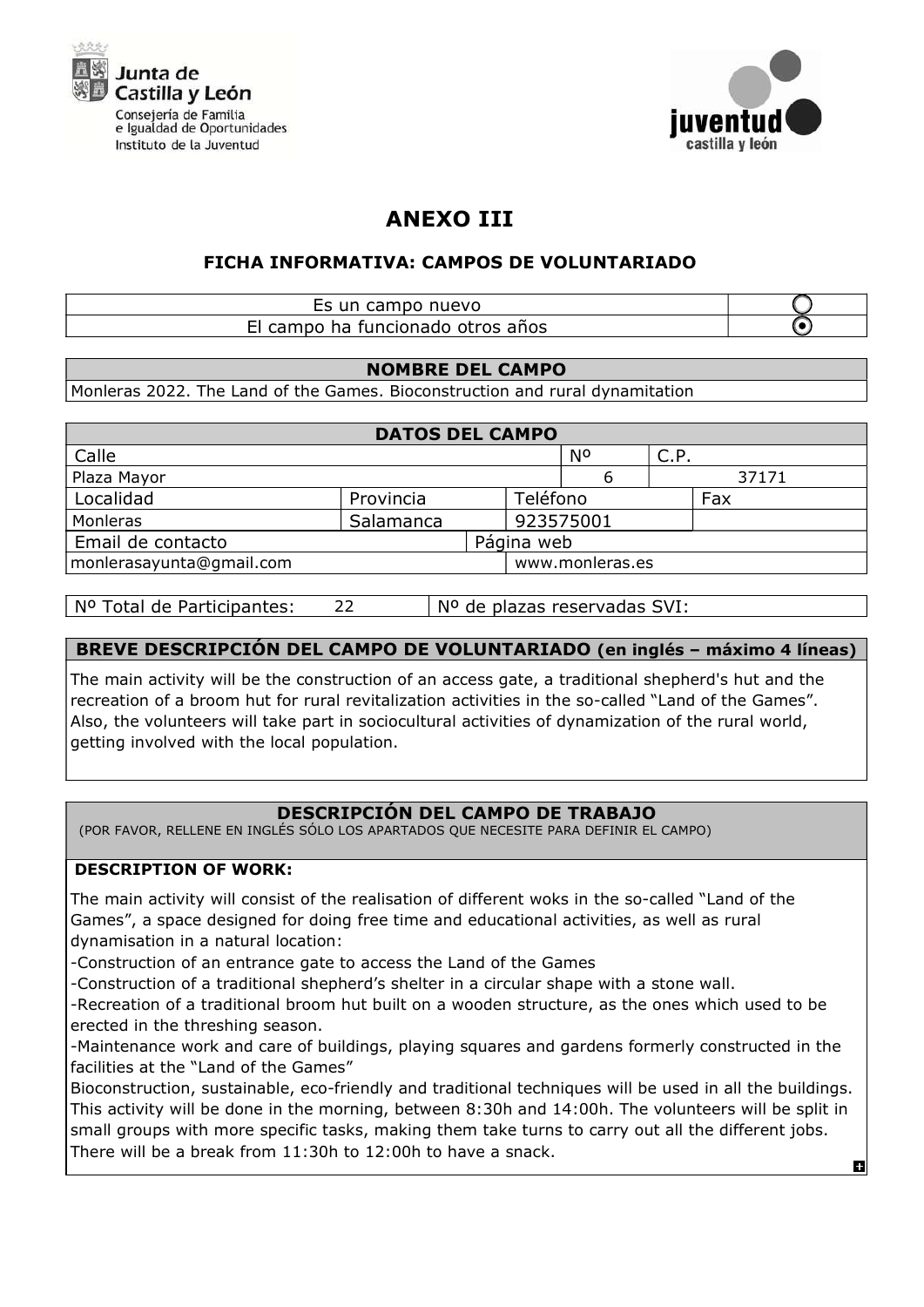## COMPLEMENTARY ACTIVITIES – LEISURE ACTIVITIES:

The volunteers will collaborate in various activities, aimed at the local population, such as free time activities aimed at children, teenagers and young adults; intergenerational dynamization activities; cohabitation with local families for a day; agri-food and craftwork fair.

Moreover, some other activities will be offered for the volunteers' free time, such as: excursions to Salamanca and "Las Arribes del Duero"; activities to get to know rural life and culture;

environmental routes; ludic activities (swimming pool, etc.); craft workshops, sporting activities, etc. These will take place in the afternoon, between 18:00h-20:30h.

At night, between 22:30h and 24:00h, there will be some night activities, as well as cultural performances included in the Festival of Theatre and Performing Arts of Monleras.

## ACCOMMODATION/FOOD:

YOUTH HOSTEL "LA CABAÑUELA" C/ Camino Berganciano , 16 CP: 37171 MONLERAS TELÉFONO: +34 669 89 11 29 Accommodation in shared rooms with bunk beds. Breakfast, lunch and dinner cooked in the same hostel. All menus can be adapted to vegetarian diets, allergies or other kinds.

## LOCATION:

MONLERAS (SALAMANCA) Coordenadas: 41.186129, -6.226623

#### TRAVELLING INSTRUCTIONS:

From Madrid to Salamanca.

By bus: "Estación Sur" Bus station (every hour commute, http://www.avanzabus.com ). By train: "Chamartín " Train station. (day scheduling in http://www.renfe.es/ From Salamanca to Monleras: By bus: Empresa Criado. Salamanca Bus Station. Leaves Salamanca from Monday to Friday at 17:30 pm. (except Thursday)

#### MEETING POINT:

Salamanca Bus Station, 17:00h, 19th of July. Or at the youth hostel "La Cabañuela", Monleras, 18:30 h. 19th of July.

#### LANGUAGES SPOKEN:

English / Spanish More in observations

#### THINGS TO BRING:

In observations

#### European Health Card for EU volunteers: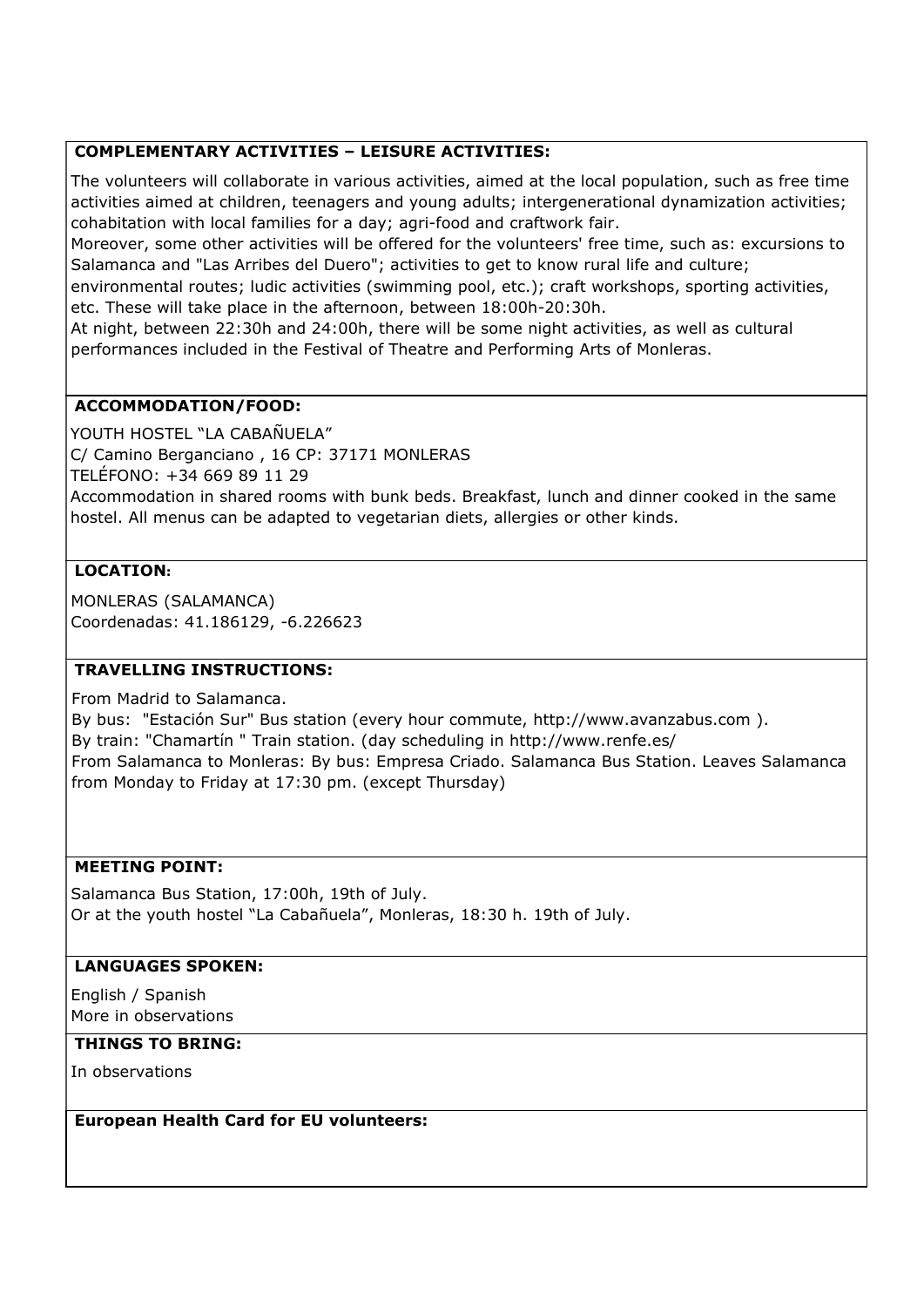



#### SPECIFIC GOALS:

-To encourage intercultural meetings, taking advantage of the differences in the origin of the volunteers.

-To incorporate new elements and facilities to "The Land of the Games" which will favour the development and practice of educational and leisure activities.

-To recover, learn and promote the use of traditional building techniques and explore new uses and possibilities to innovate on the line of new investigations about eco-efficient and bioclimatic buildings.

## PROFILE – COMMITMENT OF PARTICIPANTS:

Young people with social concerns, who want to get a better grasp of the rural world through involvement in a community project in a small town in western Castilla. Young people interested in bio- building and the knowledge of traditional culture for sustainable

# INTERNAL RULES:

living

-The volunteers must respect the basic rules of coexistence towards their mates and leaders. -During their stay, the volunteers must stay in the Volunteer Camp, respect the fixed schedules and participate in the activities organised for the group.

#### CONTACTS:

Ascen. Tfno:0034 923575076. Juan Jesús: +34 608756535. Maite: Tfno:+34 622443194 email: monlerasayunta@gmail.com.

#### EMERGENCY NUMBER:

Responsible for the Work Camp: Juanje: +34608756535. More: Youth hostel: +34 669891129; Maite: +34 622443194; Ascen (0034) 923575076

#### ADDITIONAL INFORMATION:

This Volunteer Camp has been functioning for about 20 years (with the exception of the two last ones due to the COVID-19 pandemic) with very satisfactory results. In these camps there have been young volunteers from many different European countries, some Asian ones and America, apart from young volunteers from every community in Spain.

In the latest years, the main activity has been done at the place called "The Land of the Games", a territory located at a natural spot and conditioned for the development of educational and free time activities. Throughout the next years, the volunteers have designed attractive playing spots and have built different facilities by using traditional and bioconstruction techniques.

More Information: ctmonleras.blogspot.com.es

www.facebook.com/campointernacionalmonle